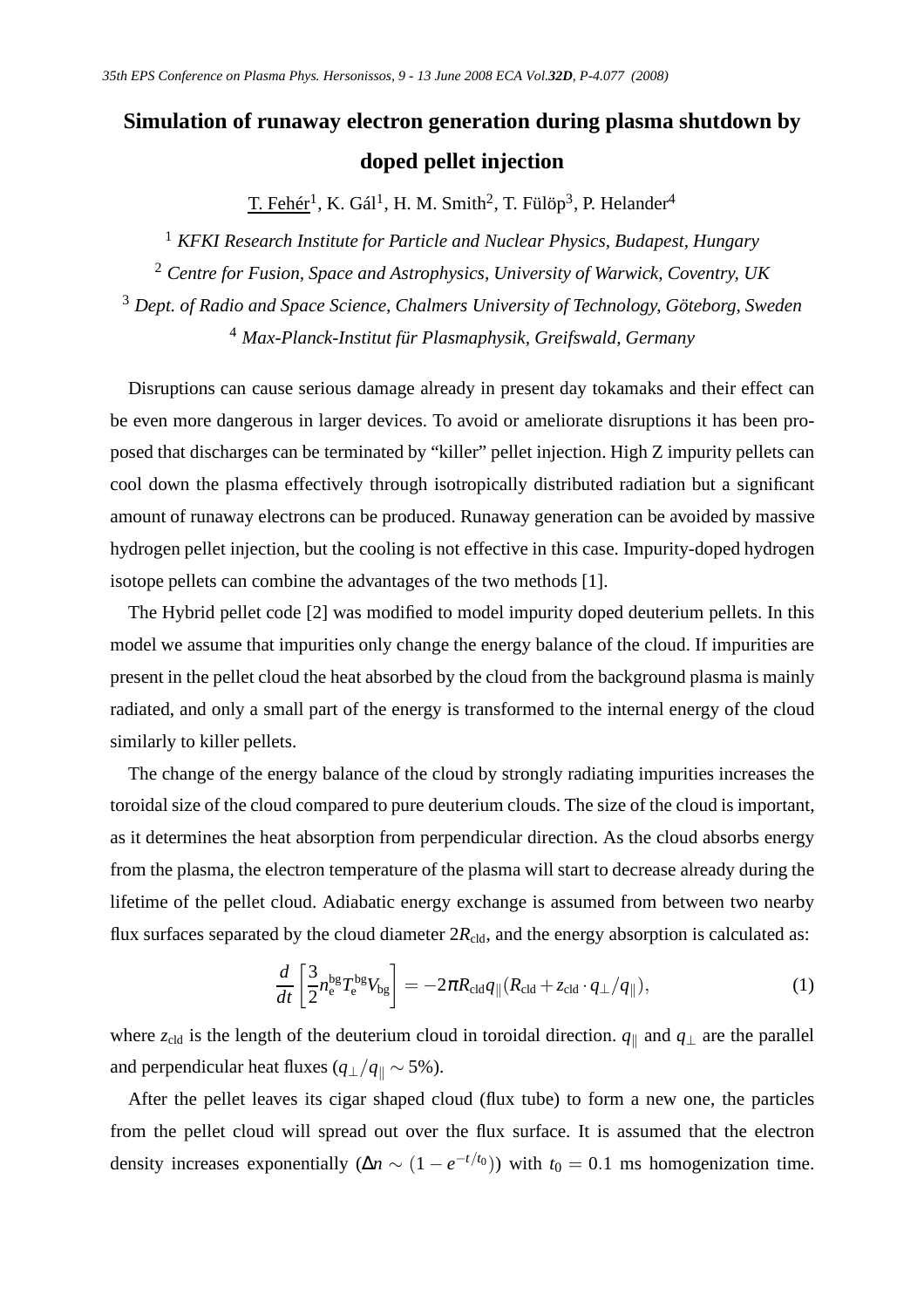The electrons originating from the cloud are assumed to be heated up instantaneously, as the electron-electron collision time is small. The background plasma temperature changes accordingly. The ions have longer collision times, so they are modeled separately, and coupled to the electrons with collisional energy exchange terms:  $P_c^{kl} =$  $3n_k(T_l - T_k)/(2\tau_{kl})$ , where the heat exchange time is  $\tau_{kl} = \frac{3\sqrt{2}\pi^{3/2} \epsilon_0^2 m_k m_l}{m_l e^4 Z^2 Z^2 \ln \Delta}$  $n_l e^4 Z_k^2 Z_l^2 \ln Λ$  $\left(T_k\right)$  $\frac{T_k}{m_k} + \frac{T_l}{m_l}$ *ml*  $\int_{0}^{\frac{3}{2}}$ , and subscripts  $k, l$  refers to electrons (e), deuterium ions (D) and ions from the pellet (p).



Figure 1 shows the initial cooling caused by the doped pellet in a JET-like plasma. The red line denotes the initial electron temperature, the blue line

Figure 1: The cooling and material deposition for a 1% carbon doped deuterium pellet with  $r_p = 1.6$  mm,  $v_p = 1000$  m/s

is the temperature of the background plasma electrons when the pellet leaves its cloud. The pellet cloud has a cooling effect that can be several hundreds of electronvolts. The black curve on Figure 1(a) shows the electron temperature after homogenization. The high ablation rate of the doped pellet will result a huge density increase (Figure 1(b)).

During and after homogenization runaway electron generation and the current quench time is calculated by the runaway code [3]. The temperature will change due to Ohmic heating  $(P_{\text{OH}} = \sigma_{\parallel} E^2)$ , ionization ( $P_{\text{ion}}$ ), Bremsstrahlung ( $P_{\text{Br}}$ ) and line radiation ( $P_{\text{line}} = \sum_i n_i n_e L_i(n_e, T_e)$ ) power losses. Line radiation is the sum of the radiation for each charge state and *n<sup>i</sup>* evolves due to electron impact ionization and the radiative recombination. A simple heat diffusion model is implemented ( $\chi = 1$   $m^2 s^{-1}$ , averaged gyro-Bohm value). The following equations will determine the temperature evolution:

$$
\frac{3}{2}\frac{\partial (n_{\rm e}T_{\rm e})}{\partial t} = \frac{3n_{\rm e}}{2r}\frac{\partial}{\partial r}\left(\chi r \frac{\partial T_{\rm e}}{\partial r}\right) + P_{\rm OH} - P_{\rm line} - P_{\rm Br} - P_{\rm ion} + P_{\rm c}^{\rm eD} + P_{\rm c}^{\rm ep},\tag{2}
$$

$$
\frac{3}{2}\frac{\partial (n_{\rm D}T_{\rm D})}{\partial t} = \frac{3n_{\rm D}}{2r}\frac{\partial}{\partial r}\left(\chi r \frac{\partial T_{\rm D}}{\partial r}\right) + P_{\rm c}^{\rm De} + P_{\rm c}^{\rm Dp},\tag{3}
$$

$$
\frac{3}{2}\frac{\partial (n_{\rm p}T_{\rm p})}{\partial t} = \frac{3n_{\rm p}}{2r}\frac{\partial}{\partial r}\left(\chi r \frac{\partial T_{\rm p}}{\partial r}\right) + P_{\rm c}^{\rm pe} + P_{\rm c}^{\rm pD}.\tag{4}
$$

Figure 2 shows the temperature change at  $\rho = 0.5$  according to equations (2-4). The initial high radiation will cool the plasma during and after the homogenization further more, but as the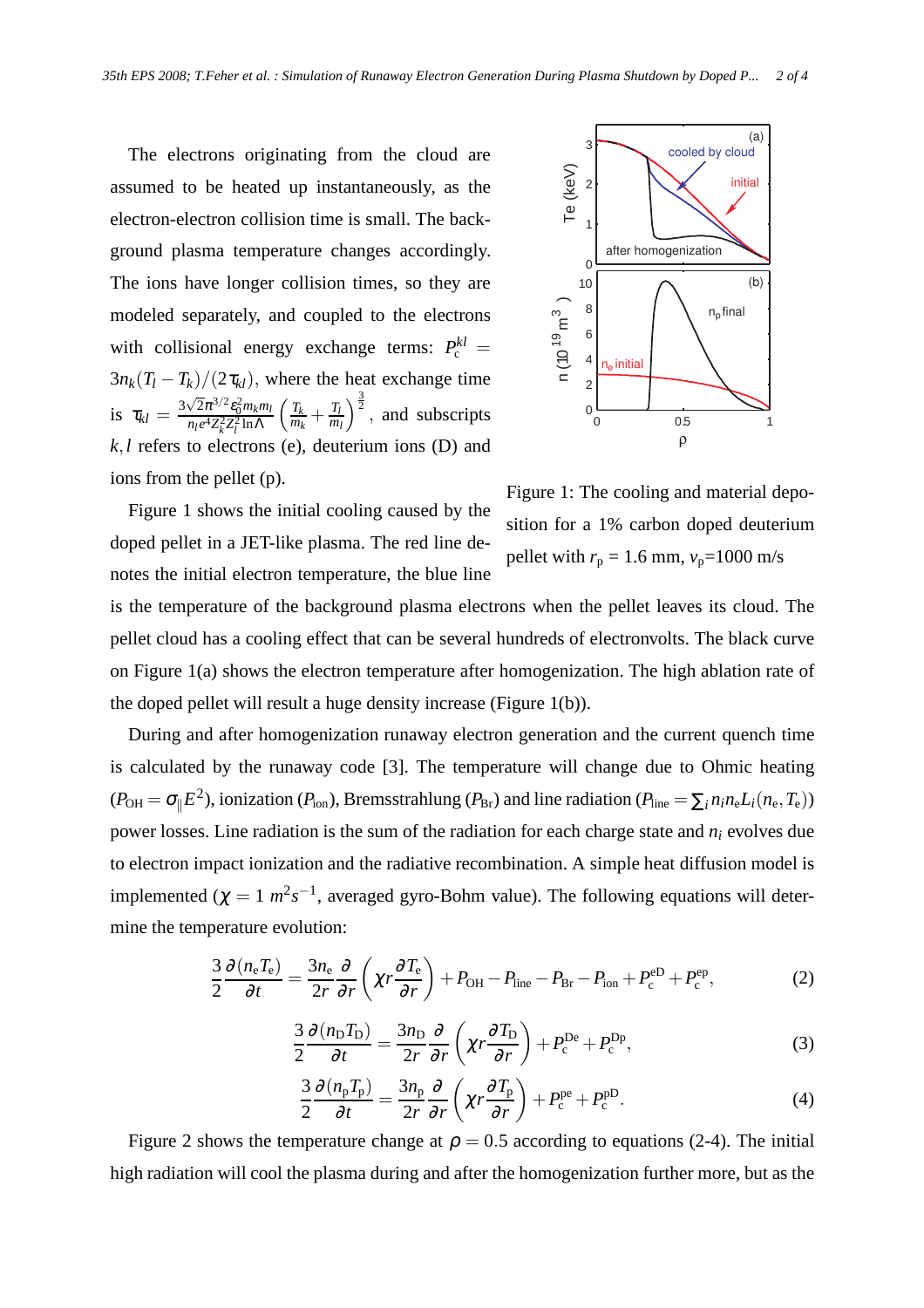

Figure 2: Simulations for a 1% carbon doped deuterium pellet with  $v_p = 1000$  m/s and  $r_p =$ 1.6 mm at  $r/a = 0.5$ . Time evolution of the (a) temperature of electrons, background ions and pellet ions; (b) of the radiation, ionization and ohmic heating power densities. The pellet enters the flux-tube at t=0. The power densities are shown after the time when the pellet has left the flux-tube at  $t = 0.02$  ms. (c) The different ionization stages of carbon.

carbon atoms become fully ionized, the strong Ohmic heating will start to reheat the plasma. Afterwards the cooling will be determined by the slow diffusion process.

As the plasma cools and its conductivity drops ( $\sigma_{\parallel} \sim T_{\rm e}^{3/2}$ ), an electric field will be raised that tries to keep the current constant. Maxwell equations and Ohm's law will give the following equation for toroidal component of the electric field:

$$
\frac{1}{r}\frac{\partial}{\partial r}\left(r\frac{\partial E}{\partial r}\right) = \mu_0 \frac{\partial}{\partial t}\left(\sigma_{\parallel} E + n_{\rm run}ec\right). \tag{5}
$$

If the electric field rises above the critical field ( $E_c = m_e c/(e\tau)$ ) runaway electrons can be produced. Two primary runway generation mechanism are considered in this study: Dreicer and hot tail runaway generation. This is an extension of our earlier studies, when only Dreicer runaway production was taken into account at a rate of [3]:

$$
\frac{dn_{\text{run}}^D}{dt} \simeq \frac{n_e}{\tau} \left(\frac{m_e c^2}{2T_e}\right)^{3/2} \left(\frac{E_D}{E}\right)^{3(1+Z_{\text{eff}})/16} e^{-\frac{E_D}{4E} - \sqrt{\frac{(1+Z_{\text{eff}})E_D}{E}}}
$$
(6)

where  $\tau = 4\pi \varepsilon_0^2 m_e^2 c^3 / (n_e e^4 \ln \Lambda)$  and  $E_D = m_e^2 c^3 / (e \tau T_e)$ .

Hot tail runaways are calculated with the analytical estimate [4]:

$$
\frac{dn_{\text{run}}^h}{dt} \simeq -\frac{du_c}{dt} \frac{2u_c^2 H(-du_c/dt)}{v/v_{T0}} \int_{u_c}^{\infty} \frac{e^{-u^2} u^2 du}{(v/v_{T0})^2}, \quad u^3 = \frac{v_c^3}{v_{T0}^3} + 3H(t-t_0) \frac{n_{\text{final}}}{n_0} v_0(t-t_0) \tag{7}
$$

 $v_c$  is the critical velocity corresponding to the critical electric field  $E_c$ ,  $u_c = u(v = v_c)$ , H is the Heaviside function,  $v_0$  is the initial electron-electron collision frequency,  $n_0$  is the initial